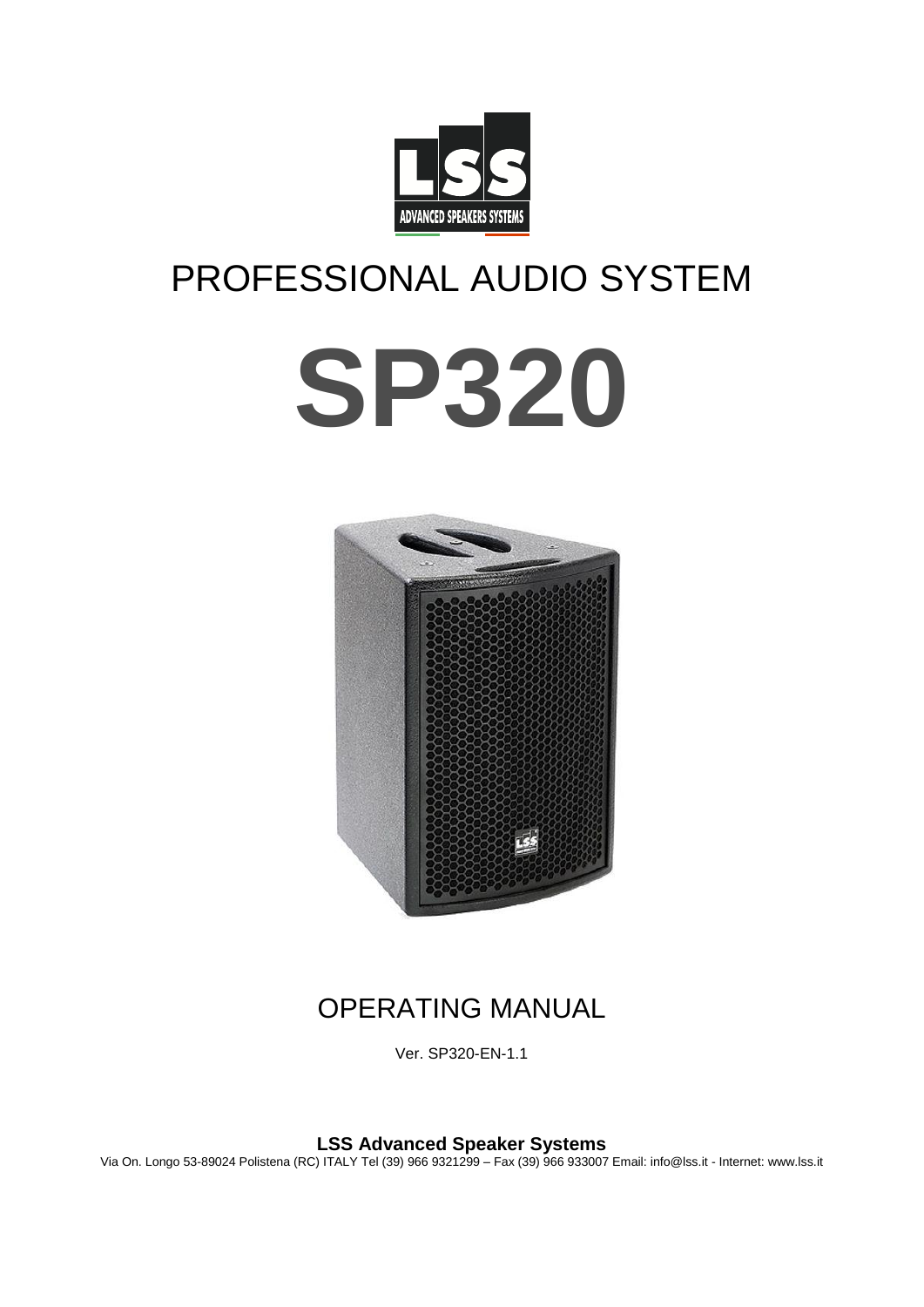### **NOTICE:**

LSS products are manufactured for use according to proper procedures by a qualified operator and only for the purposes described in this manual. The following conventions are used to indicate and classify precautions in this manual. Always heed the information provided with them. Failure to heed precautions can result in injury to people or damage to property.

#### **© LSS, 2016**

All rights reserved. No part of this publication may be reproduced, stored in a retrieval system, or transmitted, in any form, or by any means, mechanical, electronic, photocopying, recording, or otherwise, without the prior written permission of LSS.

No patent liability is assumed with respect to the use of the information contained herein. Moreover, because LSS is constantly

striving to improve its high-quality products, the information contained in this manual is subject to change without notice. Every precaution has been taken in the preparation of this manual. Nevertheless, LSS assumes no responsibility for errors or omissions. Neither is any liability assumed for damages resulting from the use of the information contained in this publication.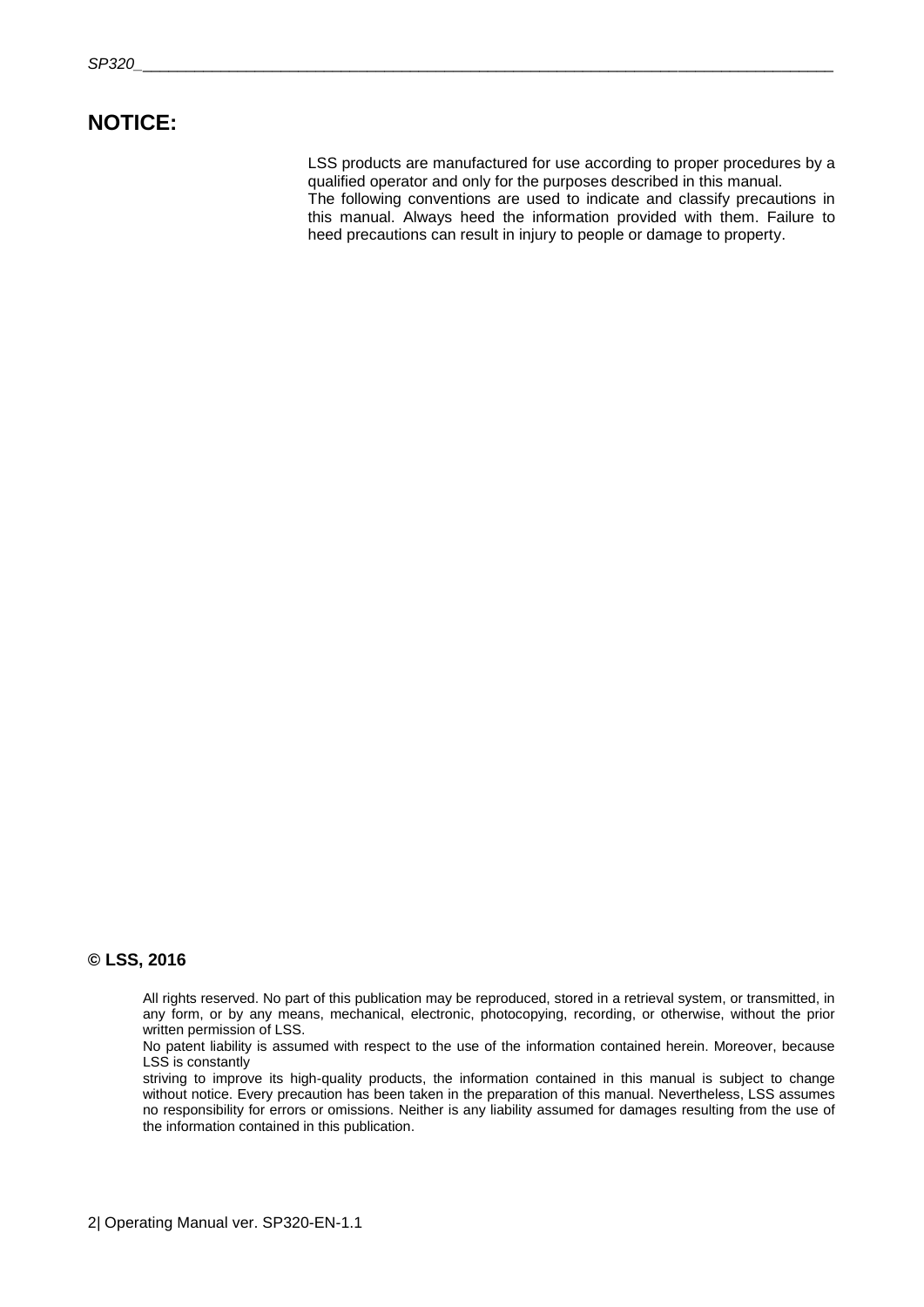

## **SUMMARY**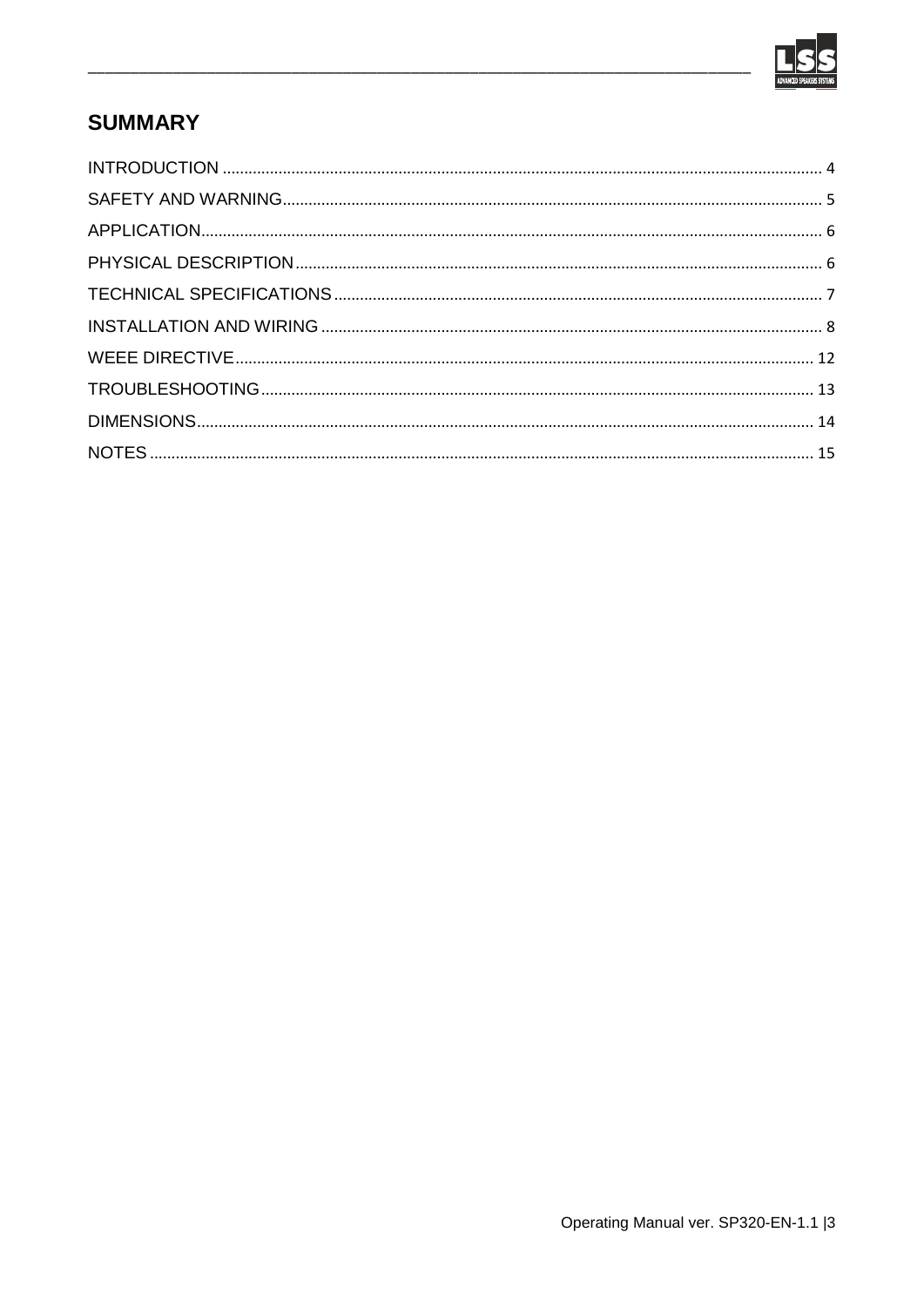## <span id="page-3-0"></span>**INTRODUCTION**

Congratulation on the purchase of your new LSS loudspeaker.

Quality innovation and versatility, this is a summary of the new system developed by LSS for professional sound users.

LSS produces professional audio products – the result of exceptional engineering and meticulous craftsmanship.

This manual is intended for use with LSS loudspeaker. This includes: safety precautions; installation, set-up and operating instruction.

Please read this manual plus any accompanying manual and follow all relevant precautions and instructions. This should allow you to obtain the maximum performance from your new loudspeaker.

Where there are conflicts or overlaps, the information in any accompanying manual supersedes the information in this manual.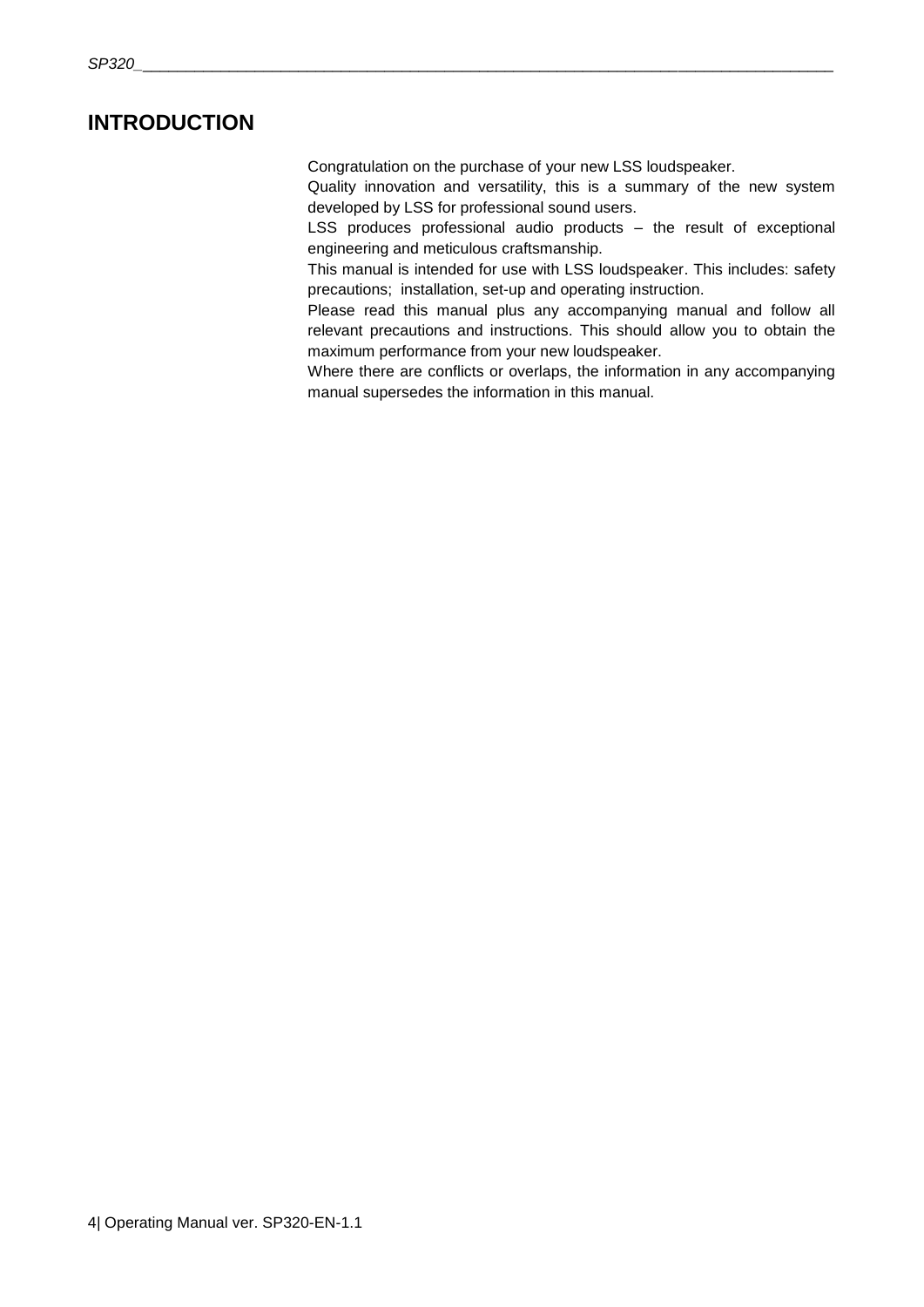

## <span id="page-4-0"></span>**SAFETY AND WARNING**

#### **IMPORTANT! SAFETY WARNING!**

\_\_\_\_\_\_\_\_\_\_\_\_\_\_\_\_\_\_\_\_\_\_\_\_\_\_\_\_\_\_\_\_\_\_\_\_\_\_\_\_\_\_\_\_\_\_\_\_\_\_\_\_\_\_\_\_\_\_\_\_\_\_\_\_\_\_\_\_\_\_\_\_\_\_\_\_\_\_

**In the interest of their own and others' safety and to prevent voiding the warranty, we recommend a careful reading of this section before using the product.**

- This product was designed and manufactured to be used as a speaker system in the context of a typical sound reinforcement system.

The use for any purpose other than these is not provided by the manufacturer and is therefore under the direct responsibility of the user / installer.

- This device complies with class I (must be connected to the outlet with a protective earthing connection).

#### **TO AVOID THE RISK OF FIRE AND / OR ELECTRIC SHOCK\*:**

- Do not expose this system to rain or moisture. Do not expose the apparatus to dripping or splashing water. Do not place objects filled with liquids, such as drinks, on the apparatus.

- Before connecting the system, be sure the mains voltage corresponds to that stated on the product.

- Connect this appliance to a power outlet with earth contact, according to national security force, via a power cable of adequate section ends with a plug or connector that meets the applicable safety regulations.

- The unit is connected to the network even when the power switch is in position '0' (OFF). Before any maintenance, disconnect the power cable from the outlet.

\*Risk of electric shock only for self-powered system.

#### **IMPORTANT! SAFETY PRECAUTIONS!**

Read This First.

Read and heed all warnings and safety instructions in this Manual before using the product.

Failure to follow all precautions can result in equipment damage and / or personal injury.

- 1. Read these instructions.
- 2. Keep these instructions
- 3. Heed all warnings and follow all instructions.
- 4. Use only attachments/accessories specified by the manufacturer.
- 5. Use only with the cart, stand, tripod, bracket, or table specified by the manufacturer, or sold with the apparatus. When a cart is used, use caution when moving the cart/apparatus combination to avoid injury from tip-over.
- 6. Refer all servicing to qualified service personnel. Servicing is required when the apparatus has been damaged in any way, such as power-supply cord or plug is damaged, liquid has been spilled or objects have fallen into the apparatus, the apparatus has been exposed to rain or moisture, does not operate normally, or has been dropped.
- 7. LSS loudspeakers can produce sound levels capable of causing permanent hearing damage from prolonged exposure. The higher the sound level, the less exposure needed to cause such damage

CAUTION: This product is energized as long as it is connected to the AC.

CAUTION: Allow at least six inches of free space all around the amplifier for sufficient ventilation.





TO REDUCE THE RISK OF ELECTRIC SHOCK<br>DO NOT REMOVE COVER (OR BACK)<br>NO USER SERVICEABLE PARTS INSIDE<br>REFER SERVICING TO QUALIFIED SERVICE PERSONNEL

TO REDUCE THE RISK OF FIRE OR ELECTRIC SHOCK<br>DO NOT EXPOSE THIS EQUIPMENT TO RAIN OR MOISTURE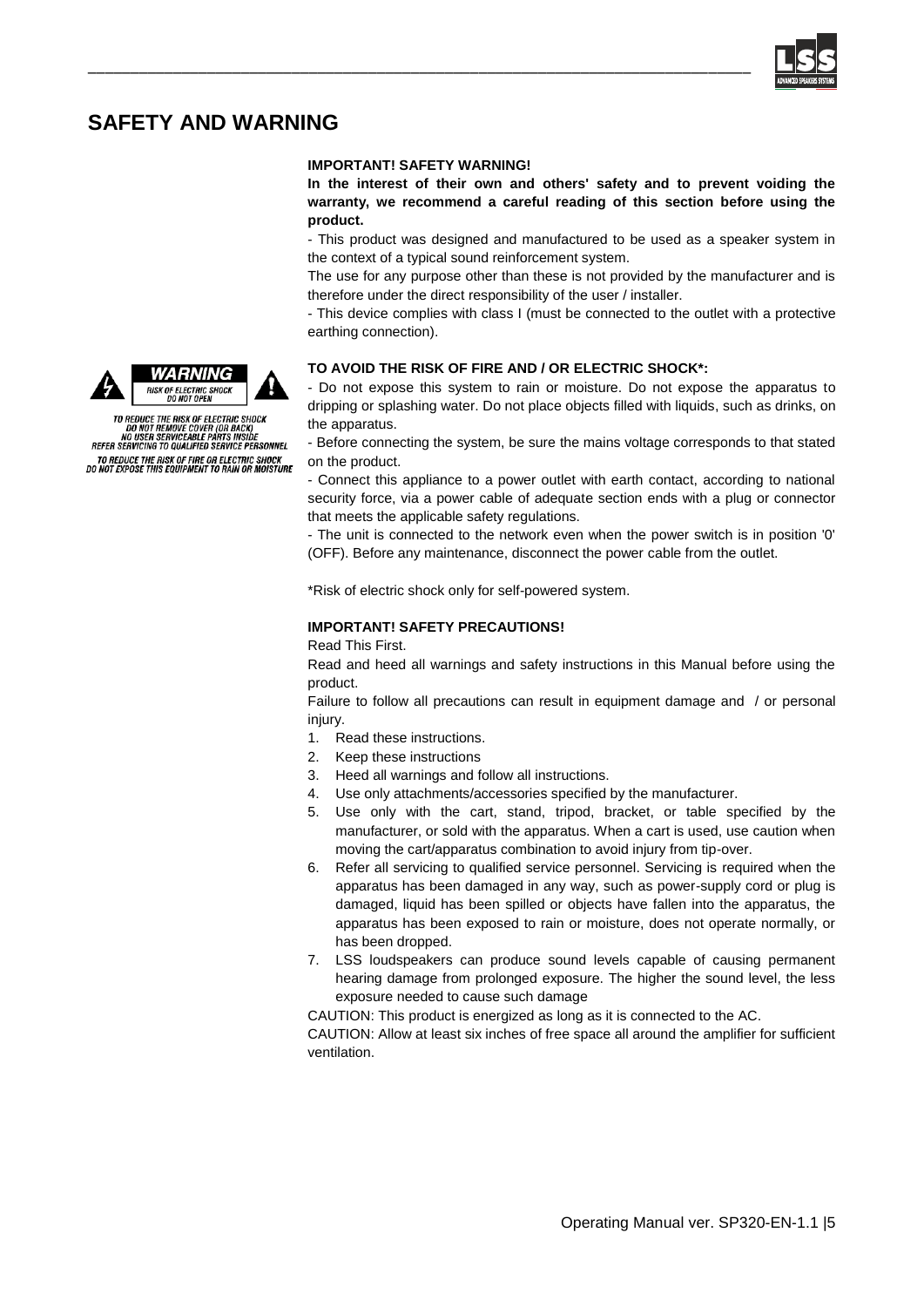## <span id="page-5-0"></span>**APPLICATION**

LSS's SP320 is a compact 2-WAY loudspeaker system designed as a dedicated top-box and should be supported by the PSUB1 or DG118 subwoofer below 100 Hz. SP320 houses a 200 mm (8") Ferrite mid-woofer and 26 mm (1") Mylar driver on Conical horn. The SP320 is ideal for medium and smaller clubs, dancefloors. The cabinet, offers built-in flying points for both horizontal and vertical mounting. The trapezoidal cabinet allows flexible fixing and easy construction of clusters and arrays. LSS's advanced crossover includes professional protection of POLISWITCH. The SP320 has a full range passive powering mode

The SP320 was designed for distributed systems. The pole mount cup and balance-optimized handles allow for quick and easy load-in for portable use. Its high output capabilities let it act as a main system for smaller or portable A/V events. The comprehensive system mounting points allow safe suspension in permanent installations.



## <span id="page-5-1"></span>**PHYSICAL DESCRIPTION**

- 
- [B] Steel Protection Grid r **[J]** Mounting Bracket
- 
- 
- 
- [F] Connection Panel **[N]** Handle
- [G] Safety Fixing Point **[O]** Mounting Nut
- [H] Handle
- [A] Enclosure Cabinet **[I]** Bottom Fixing Point
	-
- [C] Reflex [K] Mounting Nut
- [D] HF Driver [L] Top Fixing Point
- [E] Woofer [M] Handle
	-
	-

Materials and construction meet the highest professional standards to ensure maximum reliability

6| Operating Manual ver. SP320-EN-1.1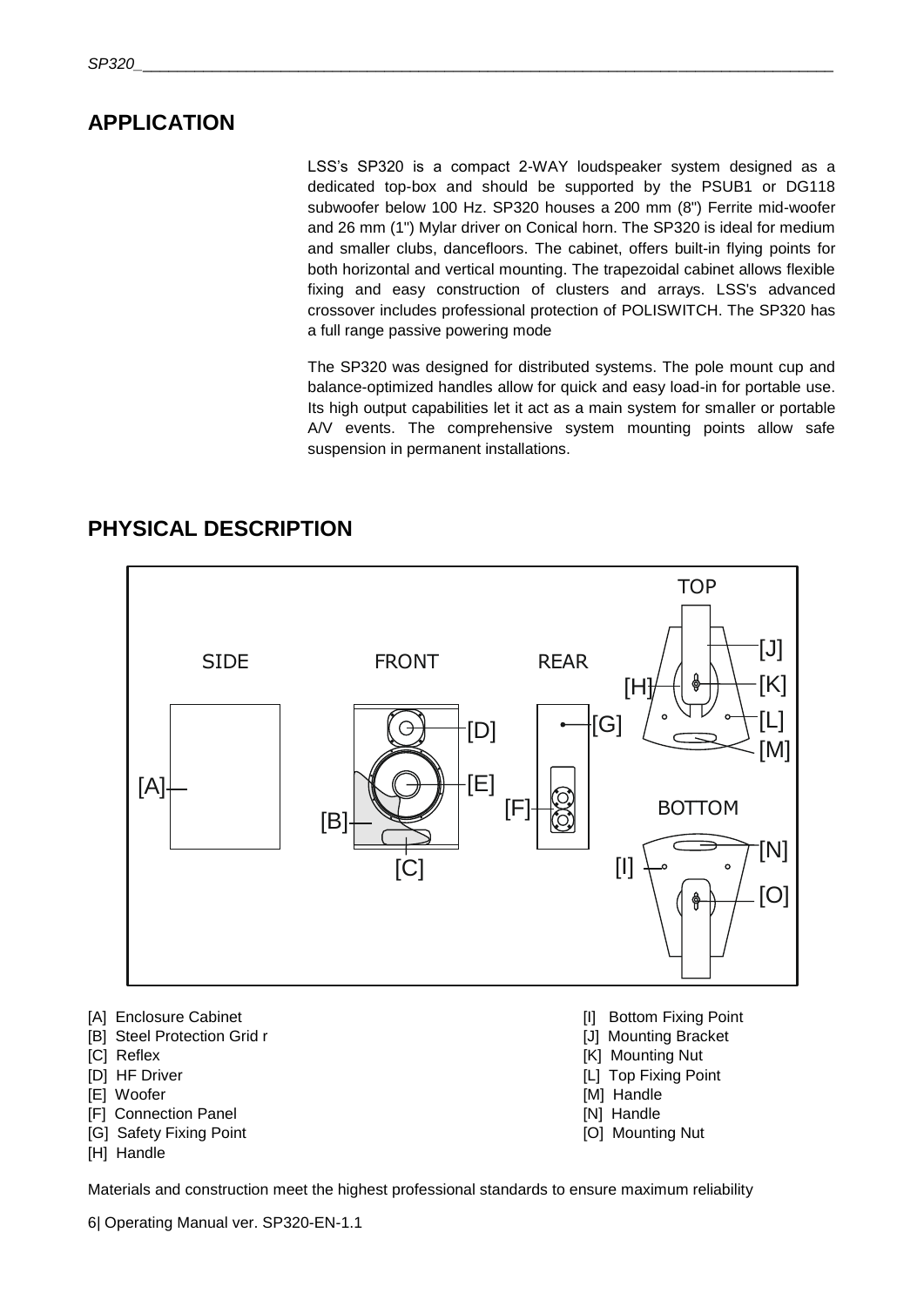

## <span id="page-6-0"></span>**TECHNICAL SPECIFICATIONS**

| <b>PHYSICAL</b>           | Dimensions mm $(\pm 1$ mm)<br>[Inches]    | Height 420 [16.53"]                                          |
|---------------------------|-------------------------------------------|--------------------------------------------------------------|
|                           |                                           | Front Width 306 [12.04"]                                     |
|                           |                                           | Rear Width 150 [5.90"]                                       |
|                           |                                           | Depth 345 [13.58"]                                           |
|                           |                                           | Trapezoidal Angles 13°                                       |
|                           | <b>Weight Kilograms</b>                   | Net Weight 11                                                |
|                           |                                           | Shipping Weight 13                                           |
| <b>SYSTEM PERFORMANCE</b> | <b>Frequency Response</b>                 | $±5$ dB 60 Hz ~ 20 KHz                                       |
|                           |                                           | $-10$ dB $50$ Hz                                             |
|                           | Sensitivity (1 Watt @ 1 m)                | Full Range Passive 94 dB                                     |
|                           | <b>Max SPL Calculated (Power</b>          | 119dB                                                        |
|                           | AES) [PEAK]                               | [123 dB]                                                     |
|                           | Nominal Input Impedance $(\Omega)$        | Full Range Passive 8 $\Omega$                                |
|                           |                                           | LF 8 Q                                                       |
|                           |                                           | HF $8 \Omega$                                                |
|                           | <b>Power Handling (Watt cont.</b><br>AES) | Full Range Passive 300                                       |
|                           |                                           | <b>LF 280</b>                                                |
|                           |                                           | <b>HF 20</b>                                                 |
|                           | Peak Power (W)                            | 850 W                                                        |
|                           | Nominal Dispersion (@-6<br>dB)            | Horizontal 80°                                               |
|                           |                                           | Vertical 80°                                                 |
| <b>MECHANYCAL</b>         | <b>Enclosure material</b>                 | Birch Plywood of 15 mm<br>[0.59"], MDF of 14 mm [0.55"]      |
|                           | <b>Finish</b>                             | Texture poliuretanic black paint                             |
|                           | <b>Suspension</b>                         | 7 point mounting suspension                                  |
|                           | Grille                                    | Powder coated perforated steel<br>with anti-dust foam        |
|                           | <b>Connectors</b>                         | 2 Neutrik Speakon NL4                                        |
|                           | <b>Accessories</b>                        | Mounting Bracket (Included)<br>Fly clip with ring (Optional) |

\_\_\_\_\_\_\_\_\_\_\_\_\_\_\_\_\_\_\_\_\_\_\_\_\_\_\_\_\_\_\_\_\_\_\_\_\_\_\_\_\_\_\_\_\_\_\_\_\_\_\_\_\_\_\_\_\_\_\_\_\_\_\_\_\_\_\_\_\_\_\_\_\_\_\_\_\_\_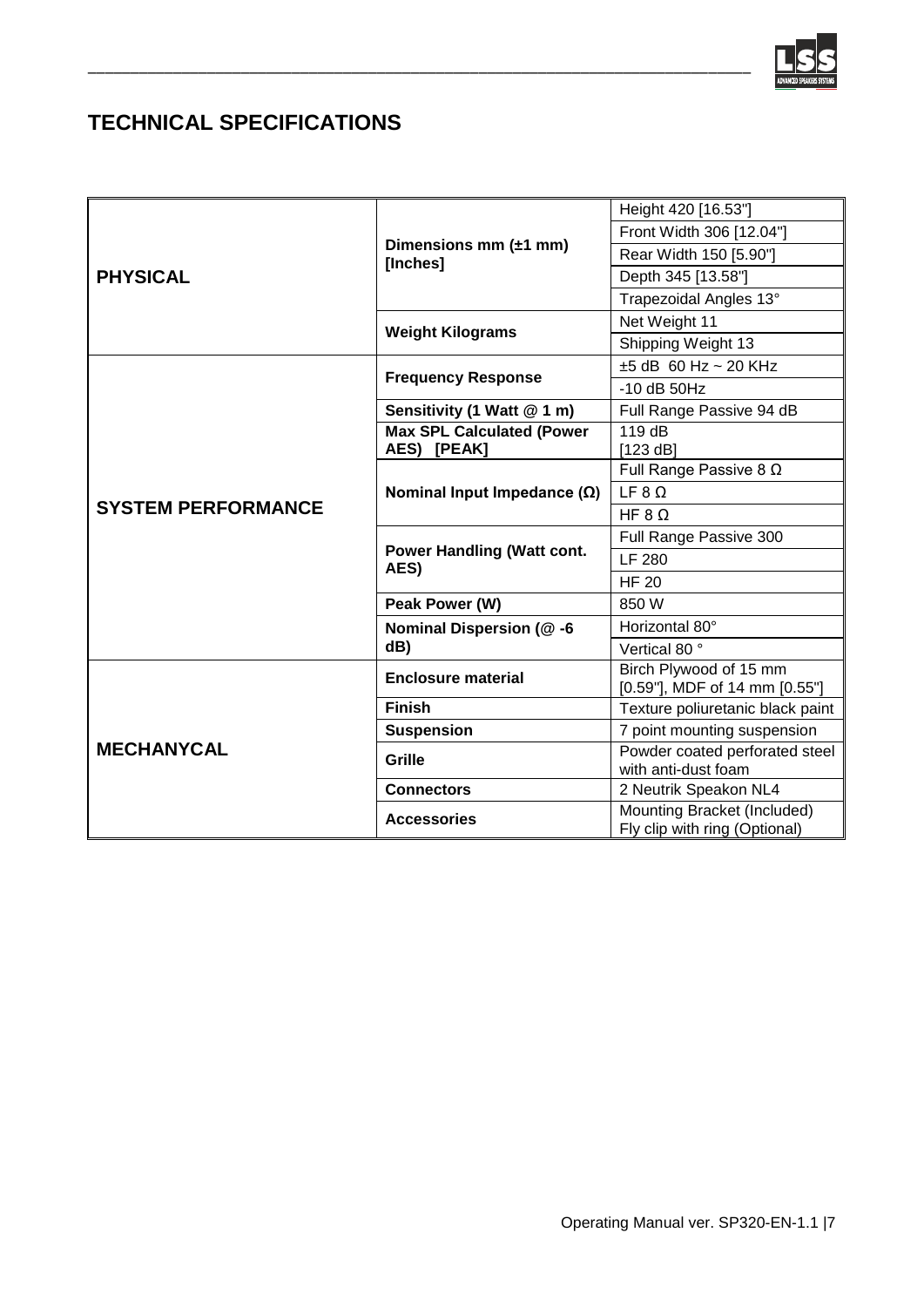## <span id="page-7-0"></span>**INSTALLATION AND WIRING**

SP320speaker can be mounted to the wall or roof using its own bracket.

There are two plates provided with the speaker: one of them must be installed when using a mount pole, the other one must be used when using the mounting bracket to fix it.

When the Pole mount cup is used, speaker can be mounted on a tripod or on another speaker as a sub.





The bracket must be fixed to the wall through the fixing holes using plugs suitable to support the weight of the entire apparatus.

Bracket must be secured to the speaker with the screws on the top and bottom of the case.

Once the bracket is fixed to the support, you can rotate the case respect to the bracket.

Installation can be done either in vertical or horizontal position.

Choose a safe mounting location, so as to prevent the cables can be stepped on or create tripping hazards.

Make sure that the shape and extent of the supporting surfaces are such as to ensure a safe support.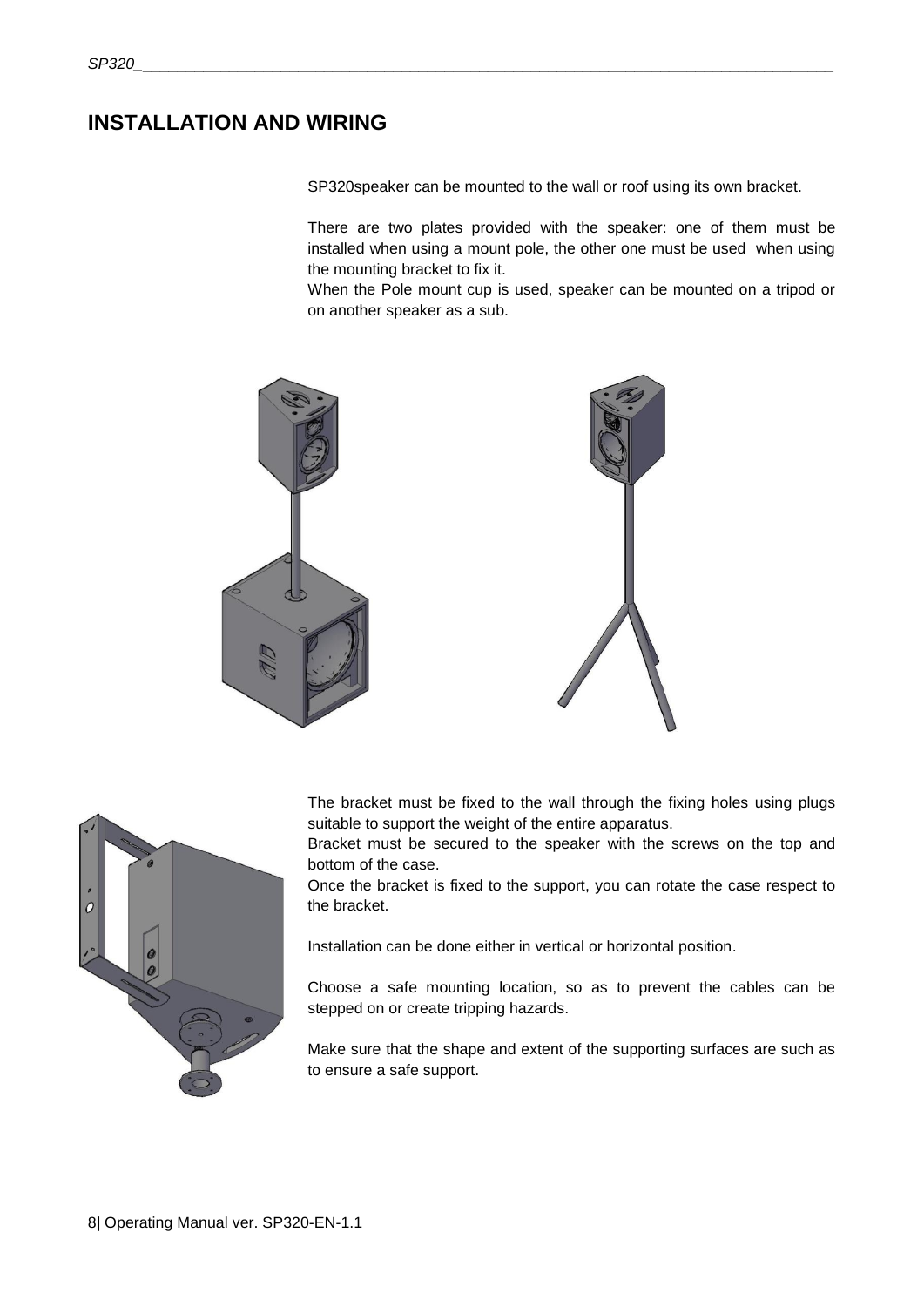

In the back of speaker there are one other mounting hole, it can be used as safety fixing point if required.

\_\_\_\_\_\_\_\_\_\_\_\_\_\_\_\_\_\_\_\_\_\_\_\_\_\_\_\_\_\_\_\_\_\_\_\_\_\_\_\_\_\_\_\_\_\_\_\_\_\_\_\_\_\_\_\_\_\_\_\_\_\_\_\_\_\_\_\_\_\_\_\_\_\_\_\_\_\_



Before making connections between mixer and speakers, make sure the mixer volume is turned down.

In the connection panel there are two Speakon NL4 connectors referred as 'IN' and 'OUT'.

IN is the input connector and must be connected to the amplifier, 'OUT' is a LINK OUT and can be connected to other systems.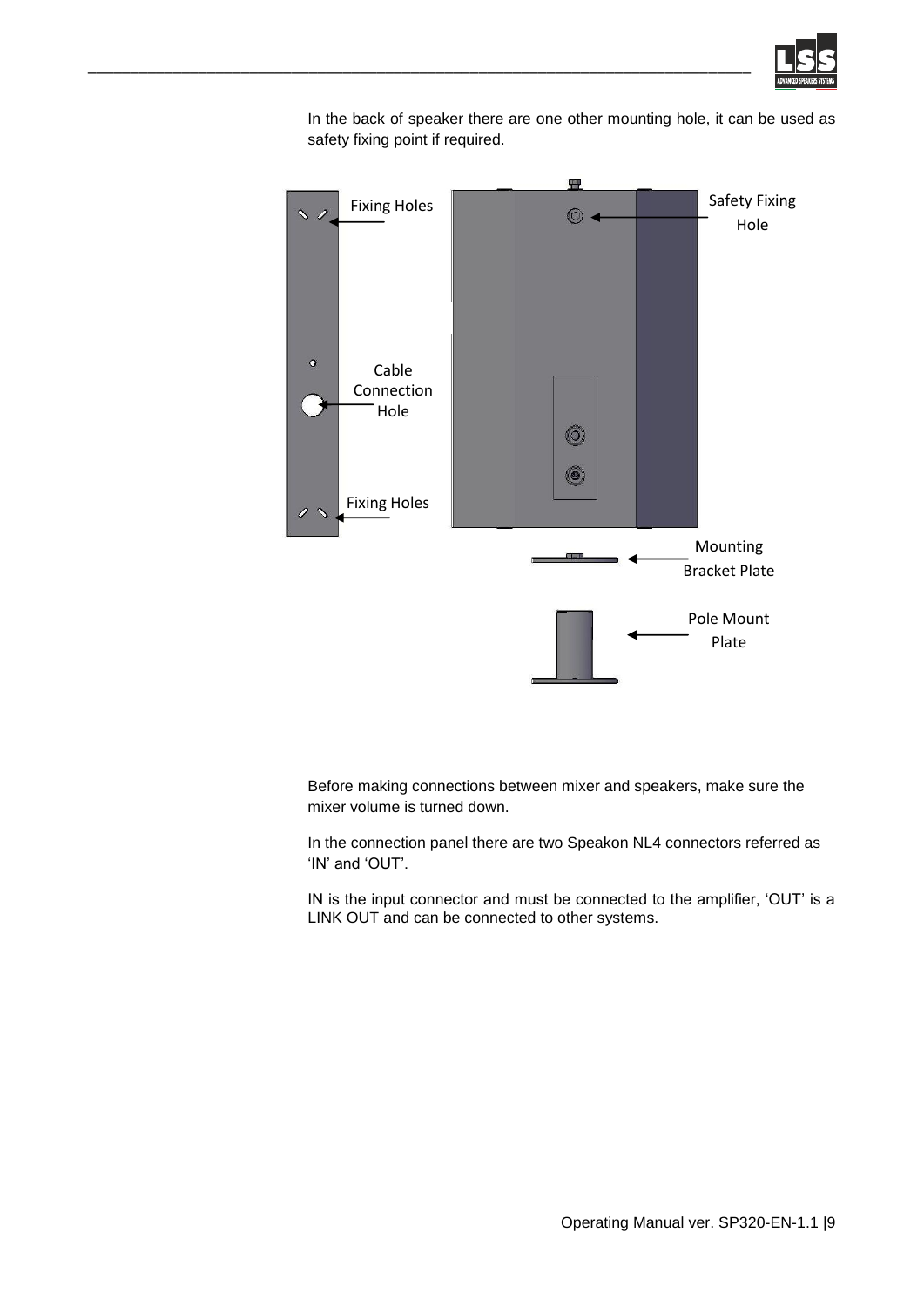

Recommended configuration in basic stereo system is represented below:

Recommended configuration using multiple speakers is represented below:



Channel 2 has been linked from In to the out.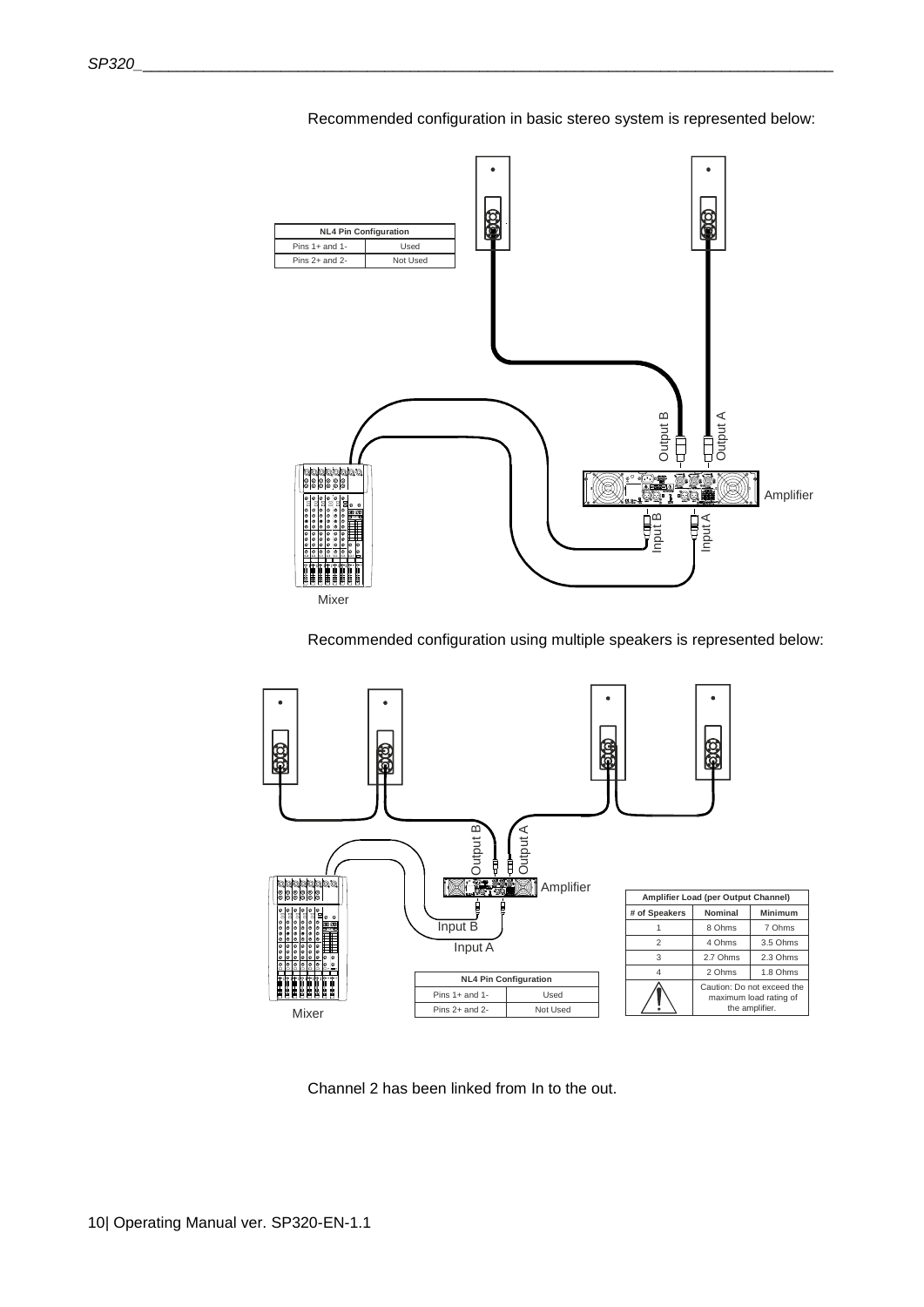

#### You can now use the system

\_\_\_\_\_\_\_\_\_\_\_\_\_\_\_\_\_\_\_\_\_\_\_\_\_\_\_\_\_\_\_\_\_\_\_\_\_\_\_\_\_\_\_\_\_\_\_\_\_\_\_\_\_\_\_\_\_\_\_\_\_\_\_\_\_\_\_\_\_\_\_\_\_\_\_\_\_\_

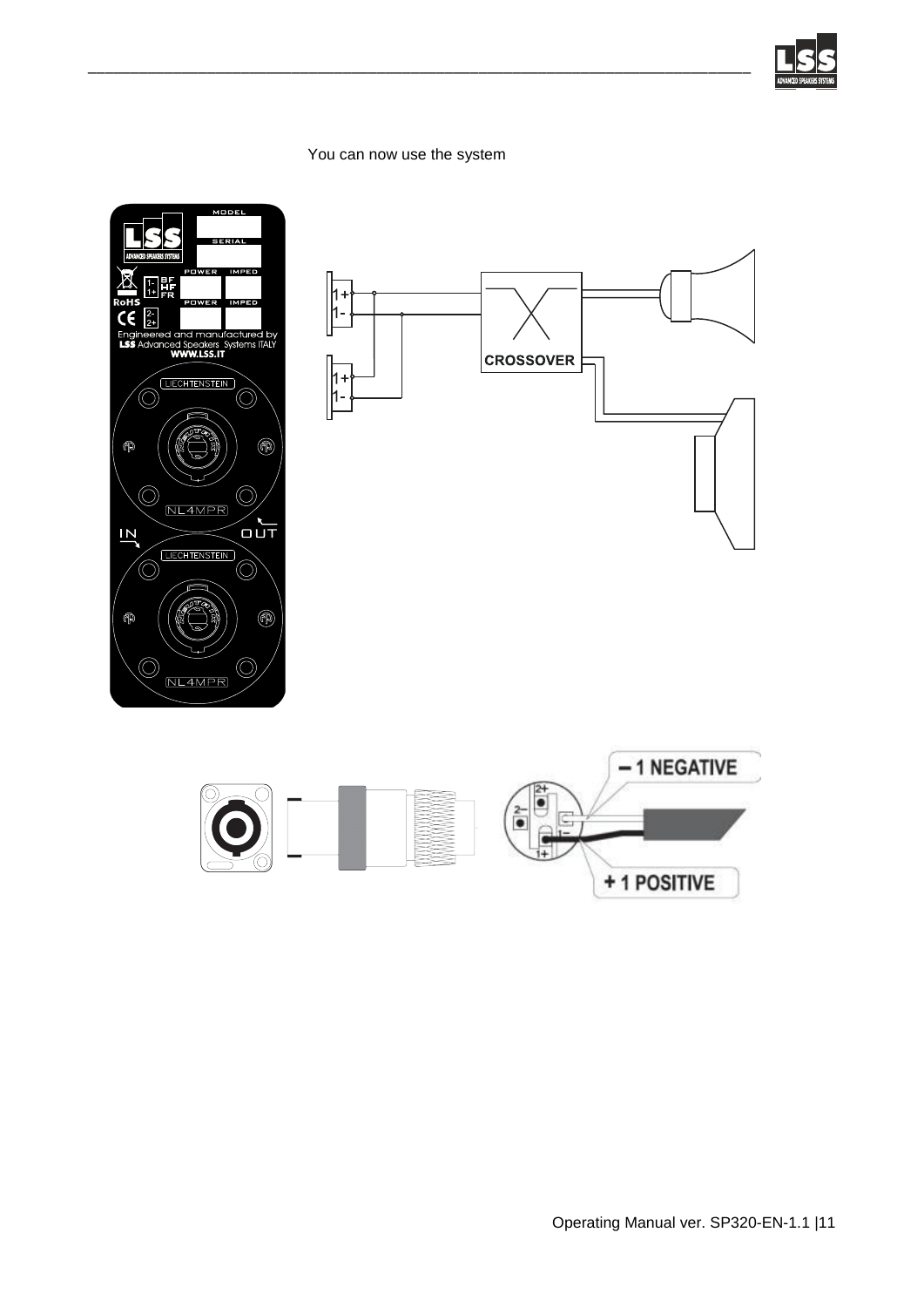## <span id="page-11-0"></span>**WEEE DIRECTIVE**

#### **WEEE Directive**

#### **Warning!**

The product is marked with this symbol which indicates not to discard electrical and electronic equipment via the normal procedure for disposal of household waste. For these products there is a diverse collection system in accordance with legislation that requires proper treatment, recovery and recycling of used products. For more information please contact the appropriate local authority.

The black bar underneath indicates that the product was placed on the market after 13 August 2005.

#### **INFORMATION FOR PROPER DISPOSAL**

#### **For home users**

#### **In the European Union**

Warning: To dispose of this equipment, do not use the ordinary dust bin!

The electrical and electronic equipment must be treated separately and in accordance with legislation that requires proper treatment, recovery and recycling of used products. Following the implementation by member states, private households within the EU can give free electrical and electronic equipment to designated collection facilities \*.

In some countries (\*), your local retailer may withdraw the old product for free if you purchase a new one of similar type.

\* For more information please contact the appropriate local authority.

**In countries outside the EU**: please contact your local authorities and ask for the correct method of disposal.

**In Switzerland**: Used electrical or electronic equipment can be returned free of charge to the dealer, even if you do not purchase a new product.

Further collection facilities are listed on the homepage or [www.swico.ch.](http://www.swico.ch/) [www.sens.ch.](http://www.sens.ch/) 

#### **For professional users**

#### **In the European Union**

Warning: If the product is used for business purposes, the following steps to delete it:

contact your LSS dealer for information about the product recall.

Might be charged for the costs of collection and recycling. Small products (and amounts) might be taken back by your local collection facilities.

**In Spain:** contact the established collection system or the local authority for collection of used products.

**In countries outside the EU**: please contact your local authorities and ask for the correct method of disposal.

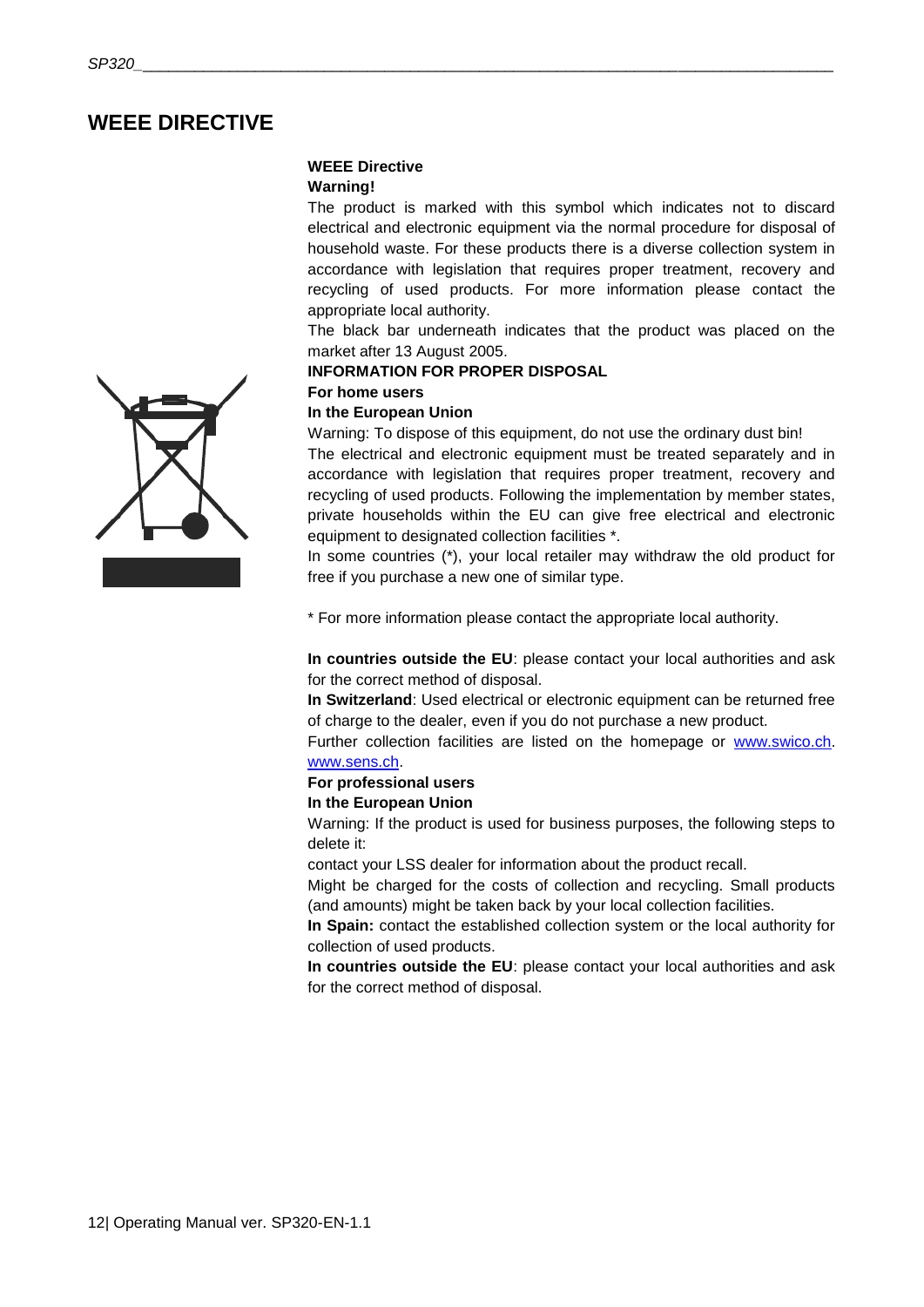

## <span id="page-12-0"></span>**TROUBLESHOOTING**

| Problem                                                                                             | Possible cause (s)                                    | <b>Action</b>                                                                                                                                                                                                                                                                                                                                                                                                                                                                                                                                                                                                                                  |  |  |
|-----------------------------------------------------------------------------------------------------|-------------------------------------------------------|------------------------------------------------------------------------------------------------------------------------------------------------------------------------------------------------------------------------------------------------------------------------------------------------------------------------------------------------------------------------------------------------------------------------------------------------------------------------------------------------------------------------------------------------------------------------------------------------------------------------------------------------|--|--|
| 1. No Sound                                                                                         | Amplifier                                             | Connect a known working test speaker to the amplifier outputs. If<br>there is no sound, check that all the electronics are on, the signal<br>routing is correct, the source is active, the volume is turned up,<br>and so on. Correct/repair/replace as necessary. If there is sound,<br>the problem is in the wiring.                                                                                                                                                                                                                                                                                                                         |  |  |
|                                                                                                     | Wiring                                                | Verify that you have connected the correct wire pairs to the<br>amplifier. Play something at low level through the amplifier (for<br>example, from a CD player or tuner). Connect the test speaker in<br>parallel with the malfunctioning line. If the sound level has gone<br>or is very weak, the line has a short in it (possibly a severe<br>scrape, pinch, or staple puncture). If the sound level is normal,<br>the wire is open (possibly a cut wire or a missed connection).<br>Using the test speaker, move down the line and test each<br>connection/junction until you find the problem and correct it.<br>Observe proper polarity. |  |  |
| 2. Poor Low<br>Frequency<br>Response                                                                | Speakers wired out-<br>of-polarity                    | When two speakers are connected out of polarity, the low<br>frequencies will cancel each other acoustically. Carefully observe<br>the wire markings or tracers on your speaker wires. Verify that<br>the amplifier $(+)$ terminal is connected to pin 1+ of the NL4<br>connector and the amplifier (-) terminal is connected to pin 1- of<br>the NL4 connector.                                                                                                                                                                                                                                                                                |  |  |
| 3. Intermittent<br>output such as<br>crackling or<br>distortion                                     | <b>Faulty Connection</b>                              | Check all connections at amplifier and speakers to ensure they<br>are all clean and tight. If the problem persists, it may be in the<br>amplifier or wiring. See Problem 1 above.                                                                                                                                                                                                                                                                                                                                                                                                                                                              |  |  |
| 4. Constant<br>noise such as<br>buzzing,<br>hissing,<br>humming                                     | Defective amplifier or<br>other electronic<br>Devices | If the noise is present but no program material is playing, the<br>likely cause is the signal chain in the electronics. Evaluate each<br>component as necessary to isolate the problem.                                                                                                                                                                                                                                                                                                                                                                                                                                                        |  |  |
|                                                                                                     | Poor system<br>grounding or ground<br>loop            | Check and correct the system grounding, as required.                                                                                                                                                                                                                                                                                                                                                                                                                                                                                                                                                                                           |  |  |
| If these suggestions do not solve your problem, contact your nearest LSS dealer or LSS distributor. |                                                       |                                                                                                                                                                                                                                                                                                                                                                                                                                                                                                                                                                                                                                                |  |  |

\_\_\_\_\_\_\_\_\_\_\_\_\_\_\_\_\_\_\_\_\_\_\_\_\_\_\_\_\_\_\_\_\_\_\_\_\_\_\_\_\_\_\_\_\_\_\_\_\_\_\_\_\_\_\_\_\_\_\_\_\_\_\_\_\_\_\_\_\_\_\_\_\_\_\_\_\_\_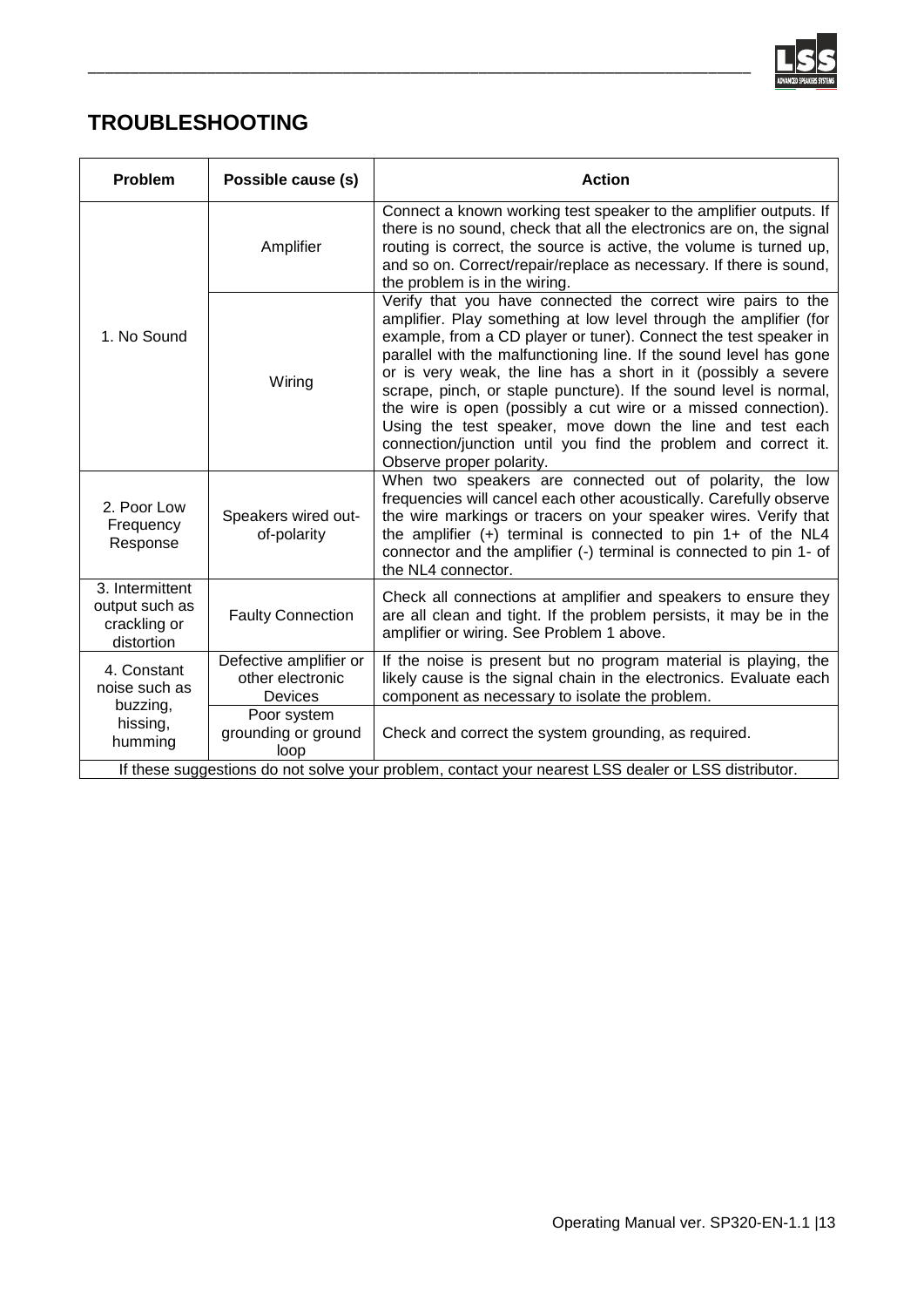## <span id="page-13-0"></span>**DIMENSIONS**





FRONT

REAR







32cm 15cm 30,6cm



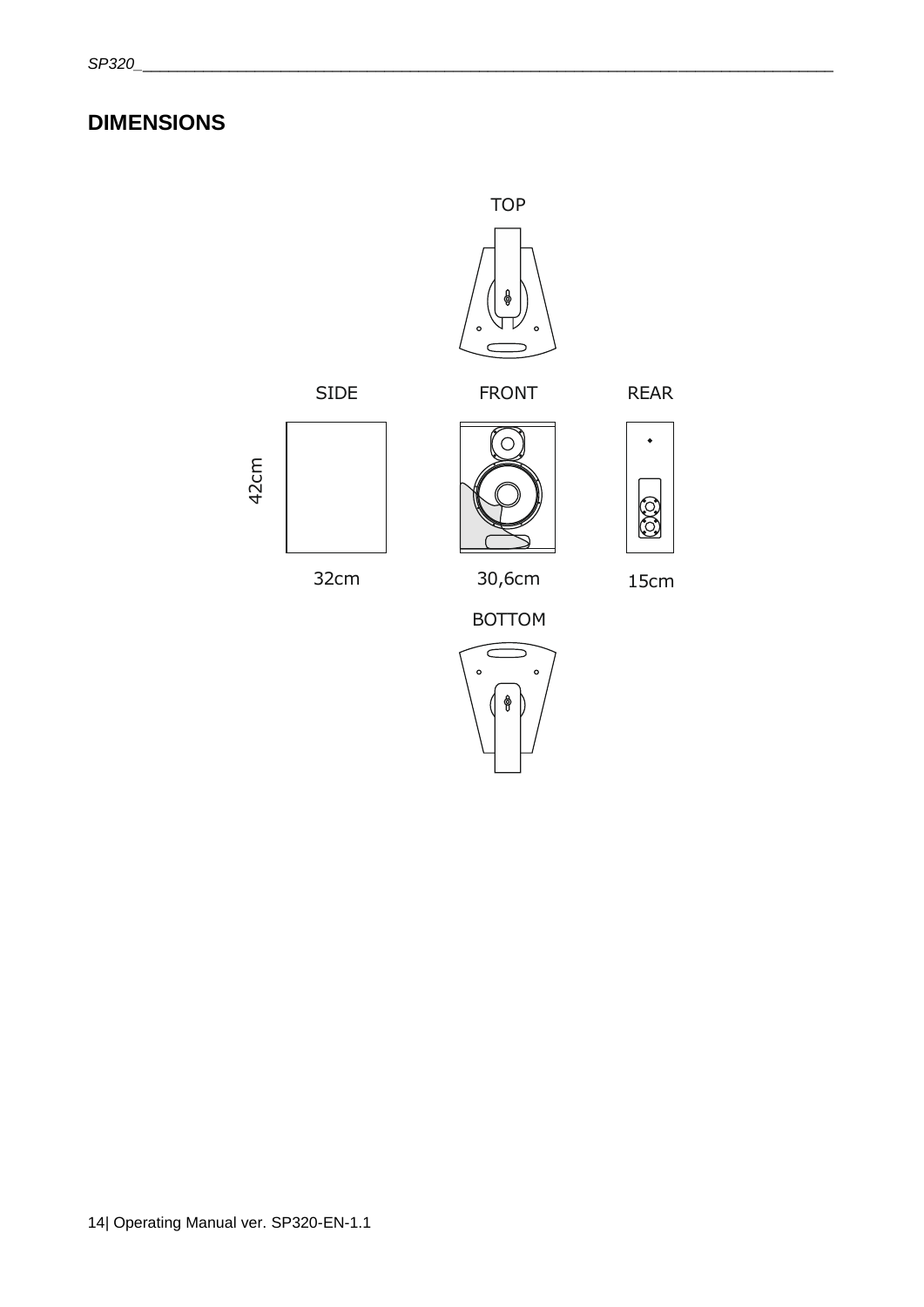

## <span id="page-14-0"></span>**NOTES**